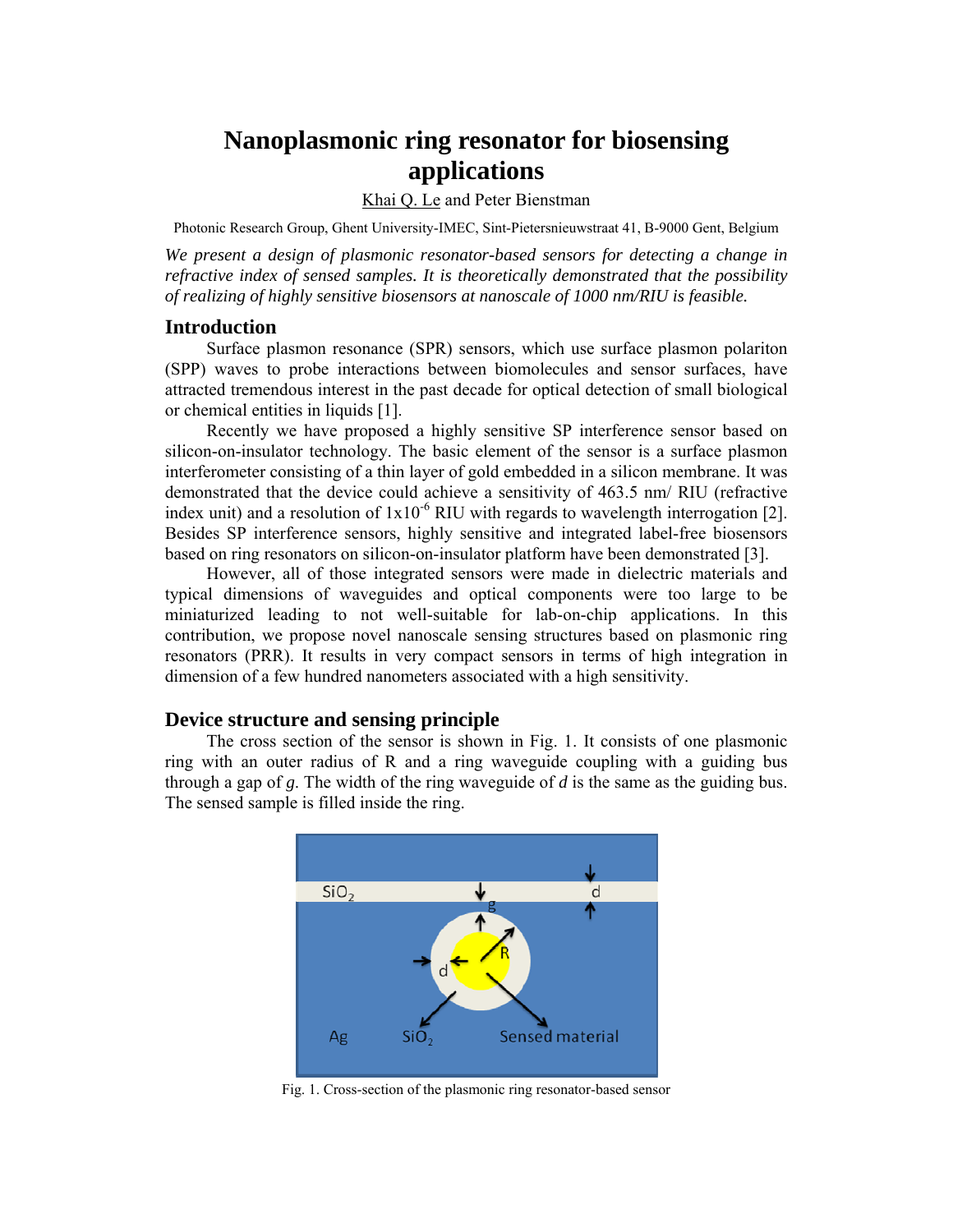We believe that it is feasible to fabricate such nanoscale devices thanked to recent advances in nanofabrication and thin-film nanotechnology. The structure with the width of *d* larger than 20 nm can be fabricated by various techniques such as focused-ionbeam milling, electron-beam lithography, or template stripping [4-6]. Liquid sensed materials can be filled up into the ring by using nanofilling techniques based on capillarity attraction [7-9].

When TM polarized light is excited into the guiding bus from the left-hand side, part of the incident wave is coupled into the ring while other parts of the wave are coupled back into the guiding bus. Lost parts of the incident wave make the transmission characteristics of the entire system observed for variation of the refractive index of sensed materials. At a certain wavelength those parts of the incident wave are almost completely reflected on the guiding bus or confined in the ring waveguide. It results in a dip in the transmission spectrum where the resonant wavelength appears. So, a change of the refractive index of sensed materials can be detected by the shift of the resonant wavelength.

For example, the transmittance spectrum of the PRR sensor is depicted in Fig. 2. The gap between the guiding bus and the ring, the width of the ring waveguide, and the outer ring radius are set to be  $g=20$  nm,  $d=50$  nm and  $R=475$  nm, respectively. The refractive index of silver (Ag) is described by the Lorentz-Drude model [10]. It is seen that dips in the transmittance spectrum where resonant wavelengths appear are obtained. At the resonance wavelength  $\lambda$ =1.448 µm of the sensor, a part of the incident wave is coupled back to the guiding bus, other part is confined in the waveguide ring and other parts are transmitted along the guiding bus as seen in Fig. 3.



Fig. 2. Transmittance spectrum of the sensor with a refractive index of liquid of 1.33.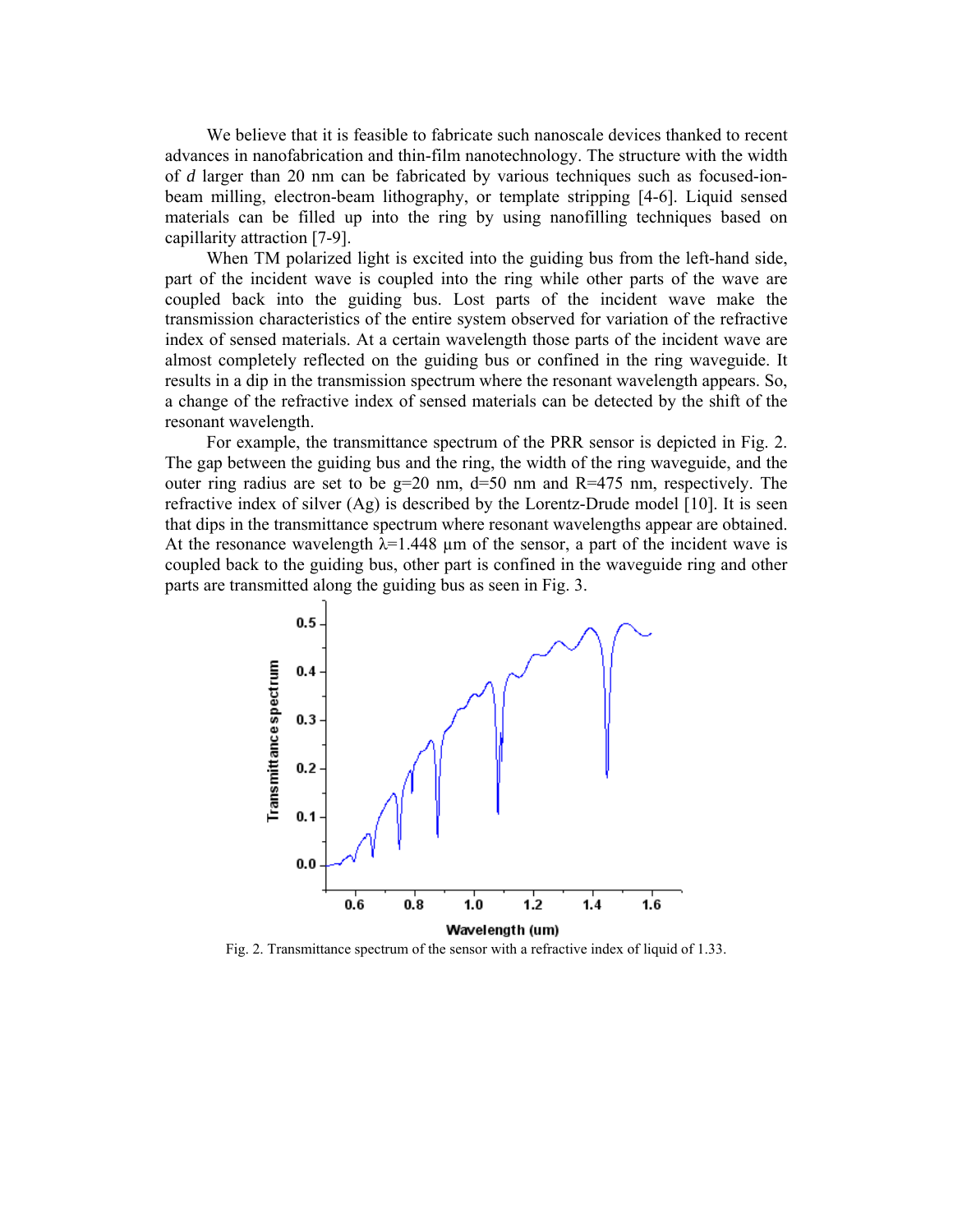

Fig. 3. Field distribution in the plasmonic ring resonator based sensor C at the resonance wavelength  $λ=1.448$  μm.

## **Results**

Simulations were done by the finite element method in the commercial multiphysics modeling and simulation software-COMSOL [11]. The fundamental TM mode of the plasmonic waveguide based on Silver-Insulator-Silver is excited from the left-hand side. The transmitted power  $P_{tr}$  is monitored on the right-hand side of the guiding bus. So, the transmittance of the device is defined as the ratio of the transmitted power and the incident power  $(P_{in})$  as  $T = P_{tr}/P_{in}$ .

We now pay attention on applications of the PRR structures in biosensing. The performance of PRR sensors can be characterized by two main parameters including sensitivity and full-width at half maximum (FWHM) power. The sensitivity  $(S_n)$  of the PRR sensor with spectral interrogation is defined as

$$
S_n = \frac{\delta \lambda_{res}}{\delta n_{analyte}}
$$

where  $\delta \lambda_{res}$  is a shift in the resonance wavelength corresponding to the change  $\delta_{analyte}$  in the refractive index of analyte. The FWHM determines how accurately  $\delta \lambda_{res}$  can be measured. The larger FWHM value, the less accuracy in the measurement of the resonance wavelength is obtained.

Subsequently, performance of the PRR sensor is investigated with respect to key device parameters such as the coupling gap g, the waveguide width d, and the outer radius R of the ring. Through simulations it is found that the highest sensitivity and the FWHM of the sensor are 1000 nm/RIU (refractive index unit) and 22 nm, respectively. The sensor consists of  $g=20$  nm,  $d=50$  nm and  $R=475$  nm, respectively.

### **Conclusion**

In this contribution, a nanoplasmonic ring resonator has been designed for application in biosensing. It was found that the plasmonic ring resonator response of the sensor is sensitive to the changes in the refractive index of the analyte leading to the possibility of realizing highly integrated and highly sensitive nanoscale biosensors.